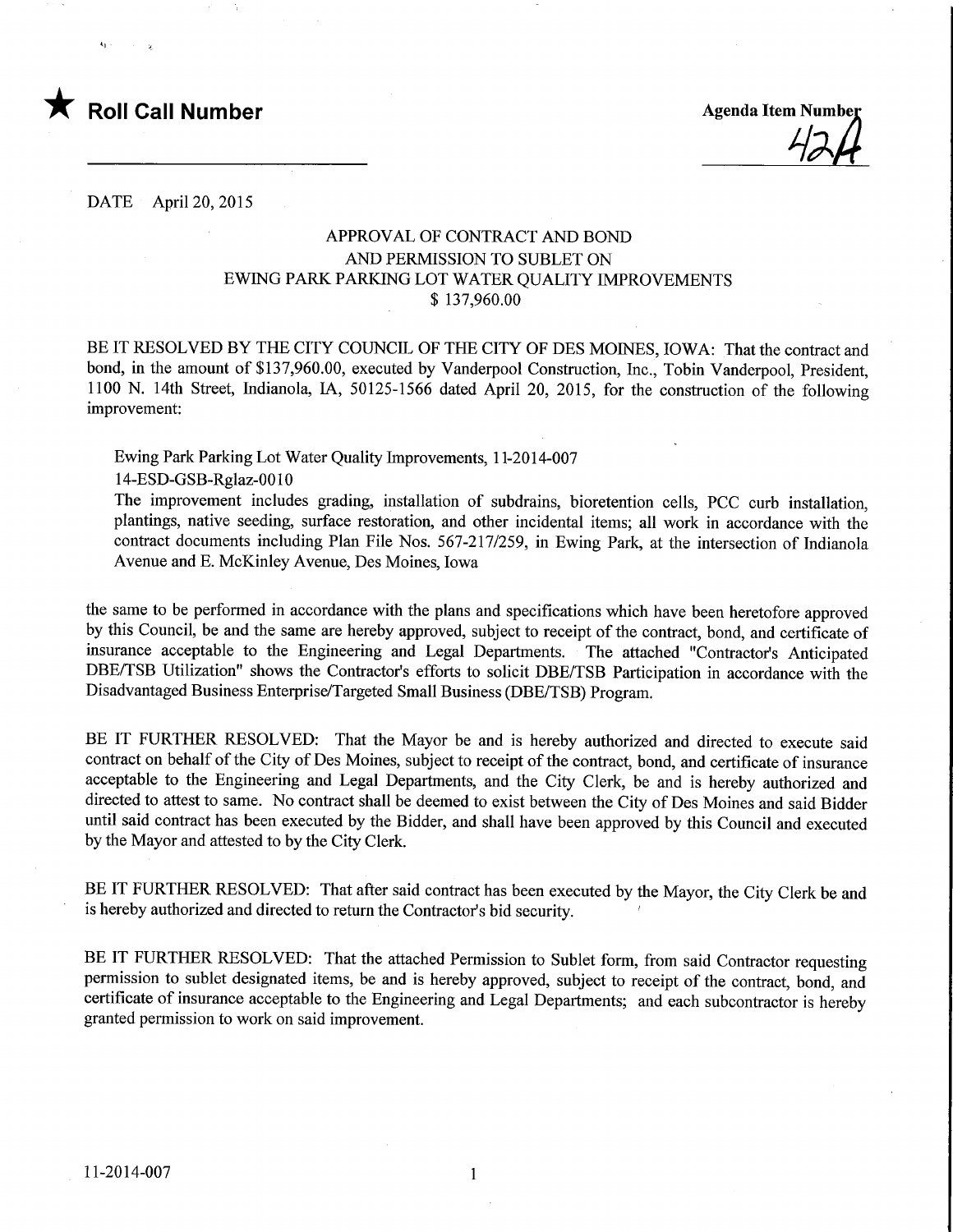

 $42A$ 

DATE April 20, 2015

BE IT FURTHER RESOLVED: That the Des Moines Finance Director is hereby authorized to encumber this contract amount against the funds as identified below, and to acquire Builder's Risk Insurance, if appropriate, for the above referenced improvement.

| (City Council Communication Number | $15 - 196$ | attached) |
|------------------------------------|------------|-----------|
|------------------------------------|------------|-----------|

Moved by to adopt.

FORM APPROVED

Kathleen Vanderpool Deputy City Attorney

 $\gamma$ 

Funding Source: 2015-2016 CIP, Page Park - 16, Urban Conservation Projects, PK167, Being: \$68,980 in IDNR Lake Restoration funding for 50% of eligible construction costs (Max \$82,500) under agreement 14-ESD-GSB-Rglaz-OOlO, and the remaining \$68,980 in G.O. Bonds, PK167

| <b>COUNCIL ACTION</b> | <b>YEAS</b> | <b>NAYS</b> | <b>PASS</b> | <b>ABSENT</b>   |
|-----------------------|-------------|-------------|-------------|-----------------|
| <b>COWNIE</b>         |             |             |             |                 |
| <b>COLEMAN</b>        |             |             |             |                 |
| <b>GATTO</b>          |             |             |             |                 |
| <b>GRAY</b>           |             |             |             |                 |
| <b>HENSLEY</b>        |             |             |             |                 |
| <b>MAHAFFEY</b>       |             |             |             |                 |
| <b>MOORE</b>          |             |             |             |                 |
| <b>TOTAL</b>          |             |             |             |                 |
| <b>MOTION CARRIED</b> |             |             |             | <b>APPROVED</b> |
|                       |             |             |             |                 |
|                       |             |             |             | Mayor           |

I, Diane Rauh, City Clerk of said City Council, hereby certify that at a meeting of the City Council, held on the above date, among other proceedings the above was adopted.

IN WITNESS WHEREOF, I have hereunto set my hand and affixed my seal the day and year first above written.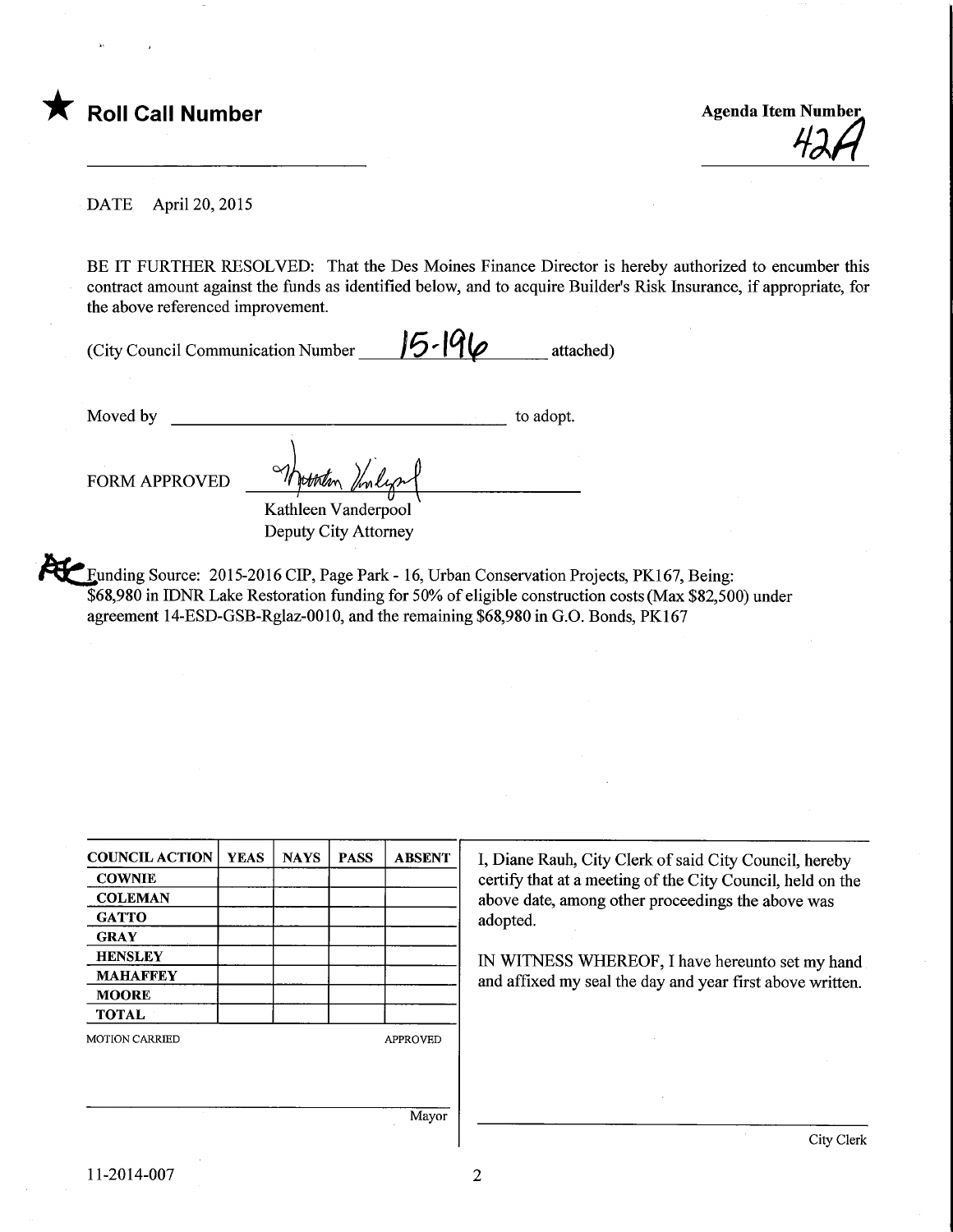$H$ aft

Department of Engineering City of Des Moines, Iowa



## CONTRACTOR'S ANTICIPATED DBE/TSB UTILIZATION

### Ewing Park Parking Lot Water Quality Improvements

#### Activity D) 11-2014-007

On April 7, 2015, Vanderpool Construction, Inc., Mike Vanderpool, President, 1100 N. 14th Street, Indianola, IA 50125-1566 submitted a proposal for construction of the Ewing Park Parking Lot Water Quality Improvements, Activity ID 11-2014-007, which the City Council has determined to be the lowest responsible, responsive bid for said project in the amount of \$137,960.00. The proposal included a statement that the Disadvantaged Business Enterprise/Targeted Small Business (DBE/TSB) Program shall apply to this project.

The Engineering Department has prepared this report summarizing the information that Vanderpool Construction, Inc., has submitted indicating that it anticipates utilizing the following DBE/TSB companies on this project:

| DBE/TSB Name              | Description of Work                    | <b>Estimated Amount</b> |
|---------------------------|----------------------------------------|-------------------------|
| <b>Bonnies Barricades</b> | <b>Traffic Control</b>                 | \$3,000.00              |
|                           | <b>Estimated DBE/TSB Participation</b> | \$3,000.00              |
|                           | Vanderpool Construction, Inc. Amount   | \$137,960.00            |
|                           | Percentage of DBE/TSB Participation    | 2.17%                   |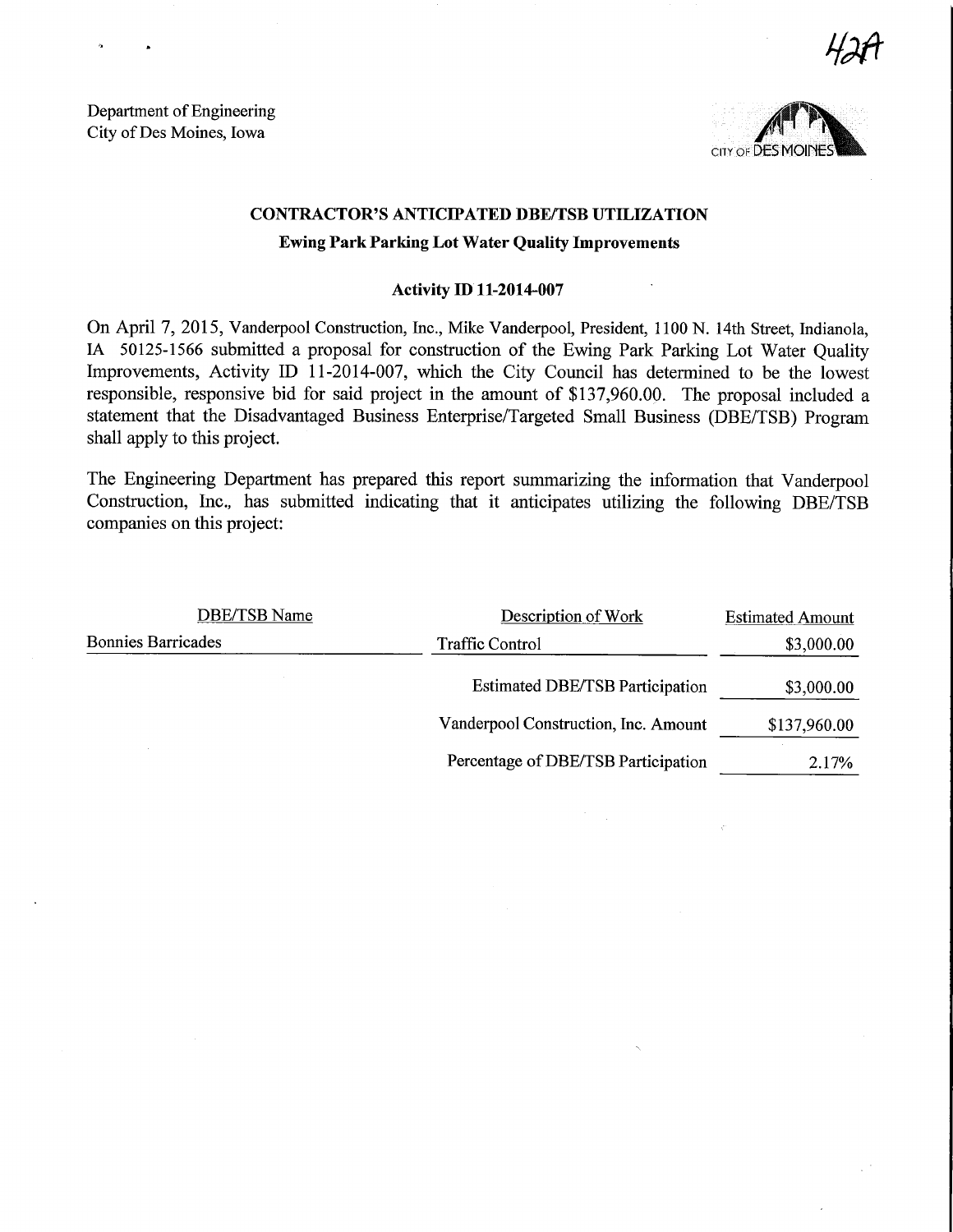#### ENGINEERING DEPARTMENT CITY OF DES MOINES, IOWA

Activity ID  $\frac{11-2014-007}{4/10/2015}$  $\frac{4}{10/2015}$ 

GNG UNGERING DEFARTMENT  $\langle \forall \vec{x}$  in red)

 $424$  Copy

# PERMISSION TO SUBLET

| Project                                                                 | Ewing Park Parking Lot Water Quality Improvements |                                                                                                                                          |                                       |                                                    |                                               |
|-------------------------------------------------------------------------|---------------------------------------------------|------------------------------------------------------------------------------------------------------------------------------------------|---------------------------------------|----------------------------------------------------|-----------------------------------------------|
| Contractor                                                              | Vanderpool Construction, Inc.                     |                                                                                                                                          |                                       |                                                    |                                               |
| 42-0987922<br><b>Federal Tax ID</b>                                     |                                                   | 14888<br>Contract No.                                                                                                                    |                                       | Sublet Request No.<br>1                            |                                               |
| <b>ITEM TO BE SUBLET</b>                                                |                                                   | <b>ORGANIZATION</b><br><b>TO PERFORM</b><br><b>WORK</b>                                                                                  | <b>DBE</b><br>$\mathbf{Y}/\mathbf{N}$ | <b>COST OF</b><br><b>SPECIALTY</b><br><b>ITEMS</b> | <b>TOTAL COST</b><br>OF WORK<br><b>SUBLET</b> |
| Project Sign                                                            |                                                   | <b>Bonnies Barricades</b><br>1547 Michigan Street<br>Des Moines, IA 50314-3532<br>$(515)$ 282-8877<br>Federal Tax ID 42-1250395          | Yes                                   |                                                    | \$2,608.00                                    |
| Modified soil, mulch, erosion matting,<br>seeding, sod, tree protection |                                                   | Soil-Tek<br>PO Box 738<br>Grimes, IA 50111<br>$(515)$ 986-3527<br>Federal Tax ID 20-0521477                                              | No                                    |                                                    | \$44,647.00                                   |
| HMA pavement, curb                                                      |                                                   | Grimes Asphalt and Paving<br>Corporation<br>5550 NE 22nd Street<br>Des Moines, IA 50313<br>$(515)$ 266-5173<br>Federal Tax ID 27-1831755 | No                                    |                                                    | \$9,804.00                                    |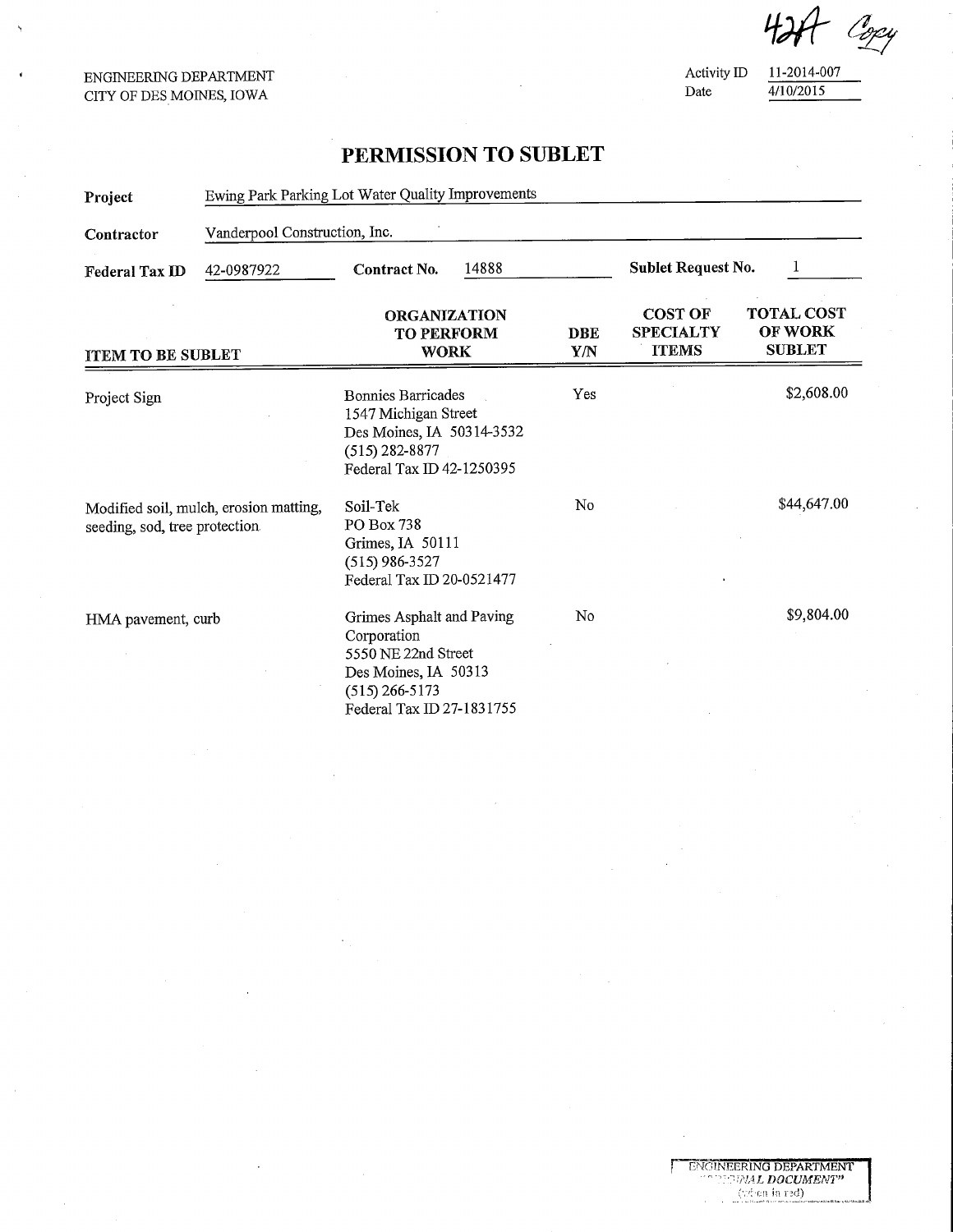| Previous | This        | Total        |             |
|----------|-------------|--------------|-------------|
| Request  | Request     | To Date      |             |
|          |             |              | (a)         |
|          |             |              |             |
|          |             |              | (b)         |
|          | \$57,059.00 | \$57,059.00  | (c)         |
|          |             | \$137,960.00 | (d)         |
|          |             | \$137,960.00 | (e)         |
|          |             | 41.36%       |             |
|          |             | \$57,059.00  | \$57,059.00 |

The prime contractor's request for Permission to Sublet the above items of work is approved with the understanding that the prime contractor shall be held responsible for the subcontractors' full compliance of all terms of the contract.

Attachment: Contractor's Letter Requesting Subletting

Form Routing: Project Engr. - City Engr. - Engr. Admm. - City Clerk/City Manager - Engr. Admin. - Distribution

Form Distribution Original - Project File Copy - Project Engmeer Copy - Prime Contractor

 $\lambda$ 

Roll Call No. Date

**INGUNEERING DEFARTMENT** (when in red) **ENGINEERING DEFARTMENT** 

"\_